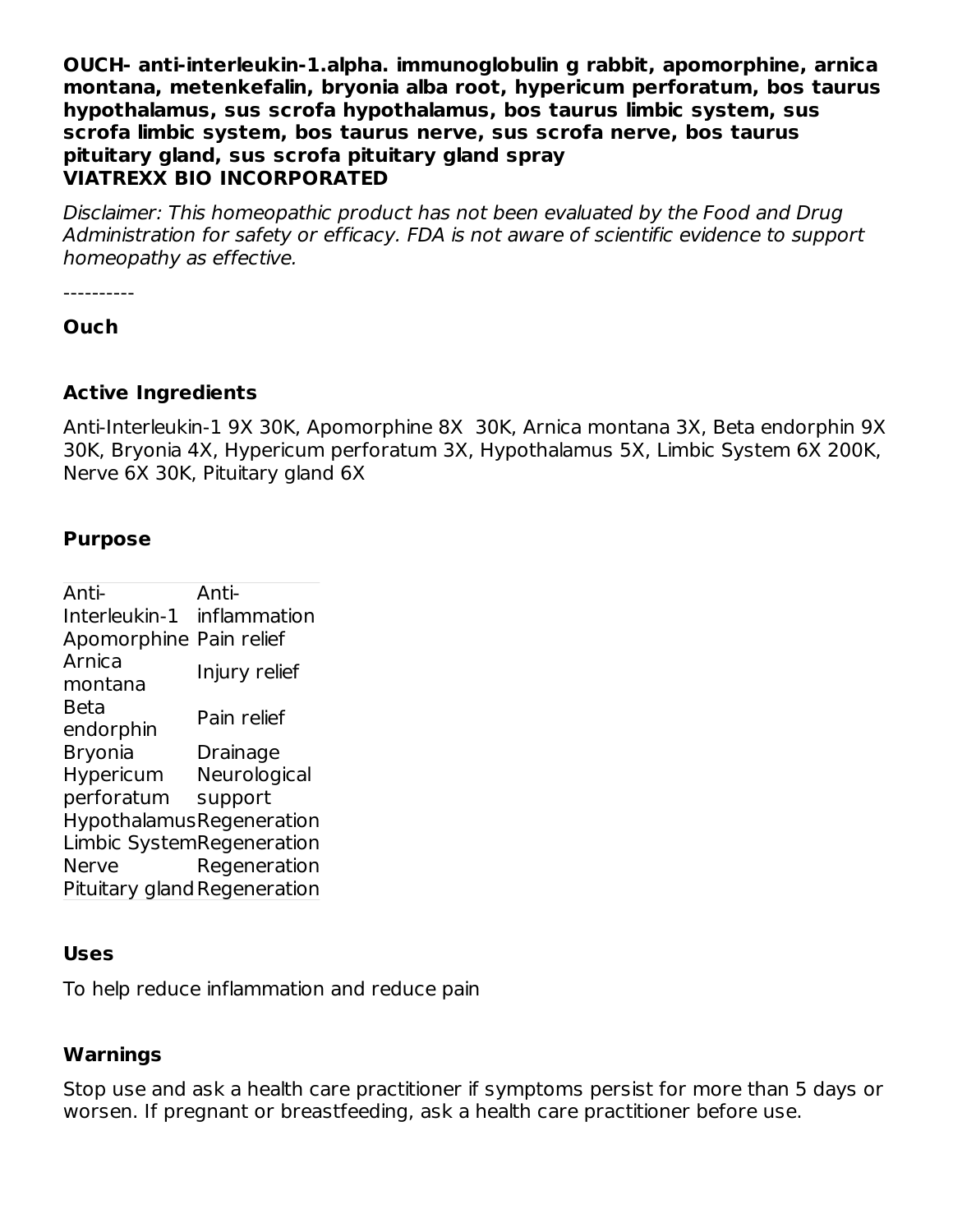**Keep this and all medicines** out of reach of children.

### **Directions**

1-5 spray(s); 1-3 time(s) per day or as recommended by your health care practitioner.

# **Other Ingredients**

Alcohol and Water

### **Other Information**

Normal storage use.

Do not use if tamper-evident seal is broken or removed.

### **Questions**

info@viatrexx.com

### **Principal Display Panel**

**ITEM: VPC0500**

### **NDC 63776-402-15**

Homeopathic remedy

### **Ouch**

### • **To help reduce inflammation and reduce pain**

# **Oral spray**

50ml 1.7 oz

**Viatrexx**™ Bio Incorporated

Manufactured by Viatrexx www.viatrexx.com Newark, DE 19713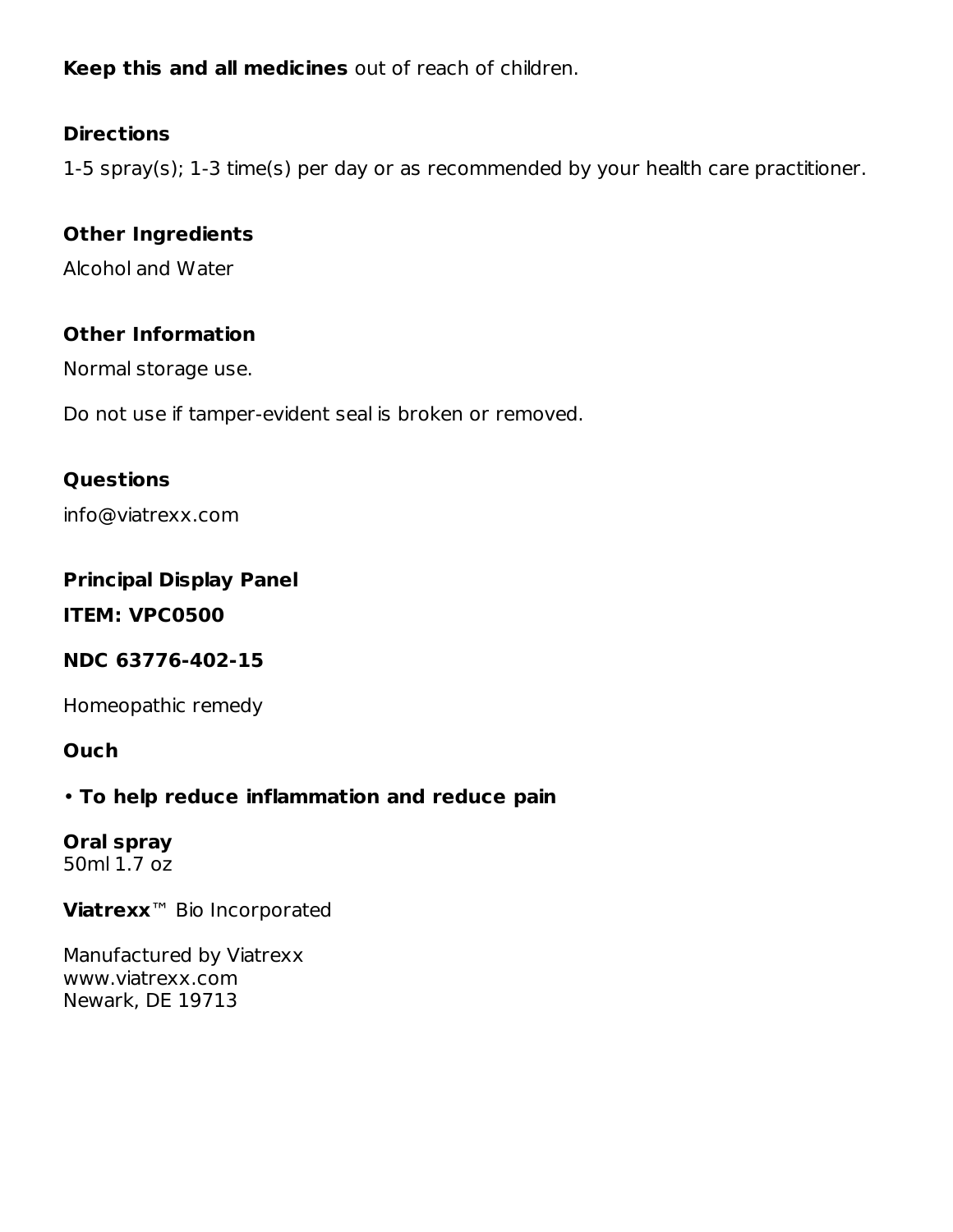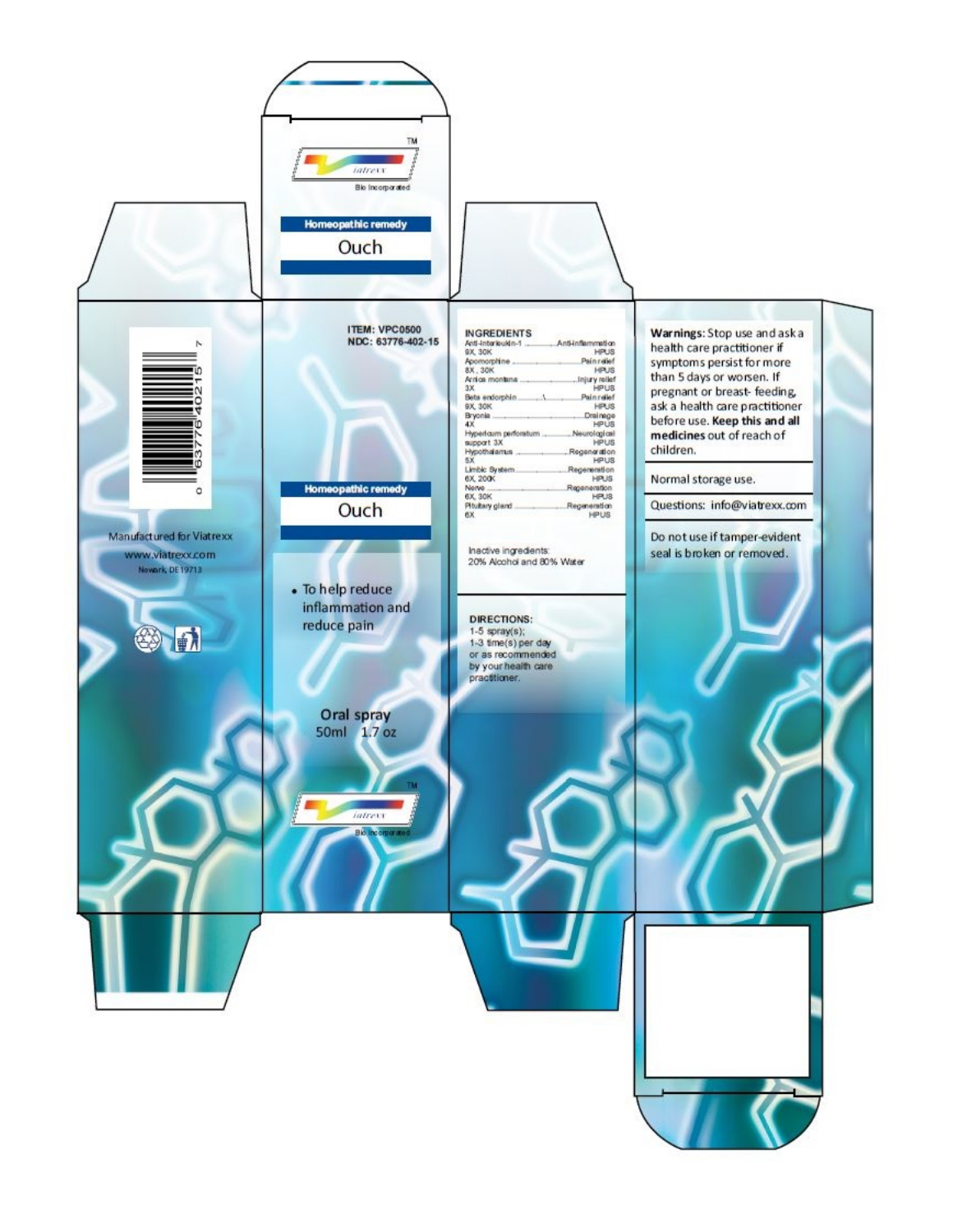# **Ouch**

50 mL 1.7 oz

**Viatrexx**™ Bio Incorporated

ITEM: VPC0500 NDC: 63776-402-15

**INDICATIONS:** To help reduce inflammation and reduce pain

**DIRECTIONS:** 1-5 spray(s); 1-3 time(s) per day or as recommended by your health care practitioner.

#### Mfg. for **Viatrexx Bio Incorporated. www.viatrexx.com Newark, DE 19713**

# Ouch **INGREDIENTS**

ITEM: VPC0500 NDC: 63776-402-15

**INDICATIONS:** To help reduce inflammation and reduce pain

Anti-Interleukin-1, Beta endorphin(9X, 30K), Apomorphine(8X, 30K), Arnica montana(3X), Bryonia(4X), Hypericum perforatum(3X), Hypothalamus(5X), Limbic System(6X, 200K), Nerve(6X, 30K), Pituitary gland(6X). Inactive ingredients: 20% Alcohol & 80% Distilled water.



# DIRECTIONS:

 $1-5$  spray(s); 1-3 time(s) per day or as recommended by your health care practitioner.

Mfg. for **Viatrexx Bio** Incorporated. www.viatrexx.com Newark, DE 19713

### **OUCH**

anti-interleukin-1.alpha. immunoglobulin g rabbit, apomorphine, arnica montana, metenkefalin, bryonia alba root, hypericum perforatum, bos taurus hypothalamus, sus scrofa hypothalamus, bos taurus limbic system, sus scrofa limbic system, bos taurus nerve, sus scrofa nerve, bos taurus pituitary gland, sus scrofa pituitary gland spray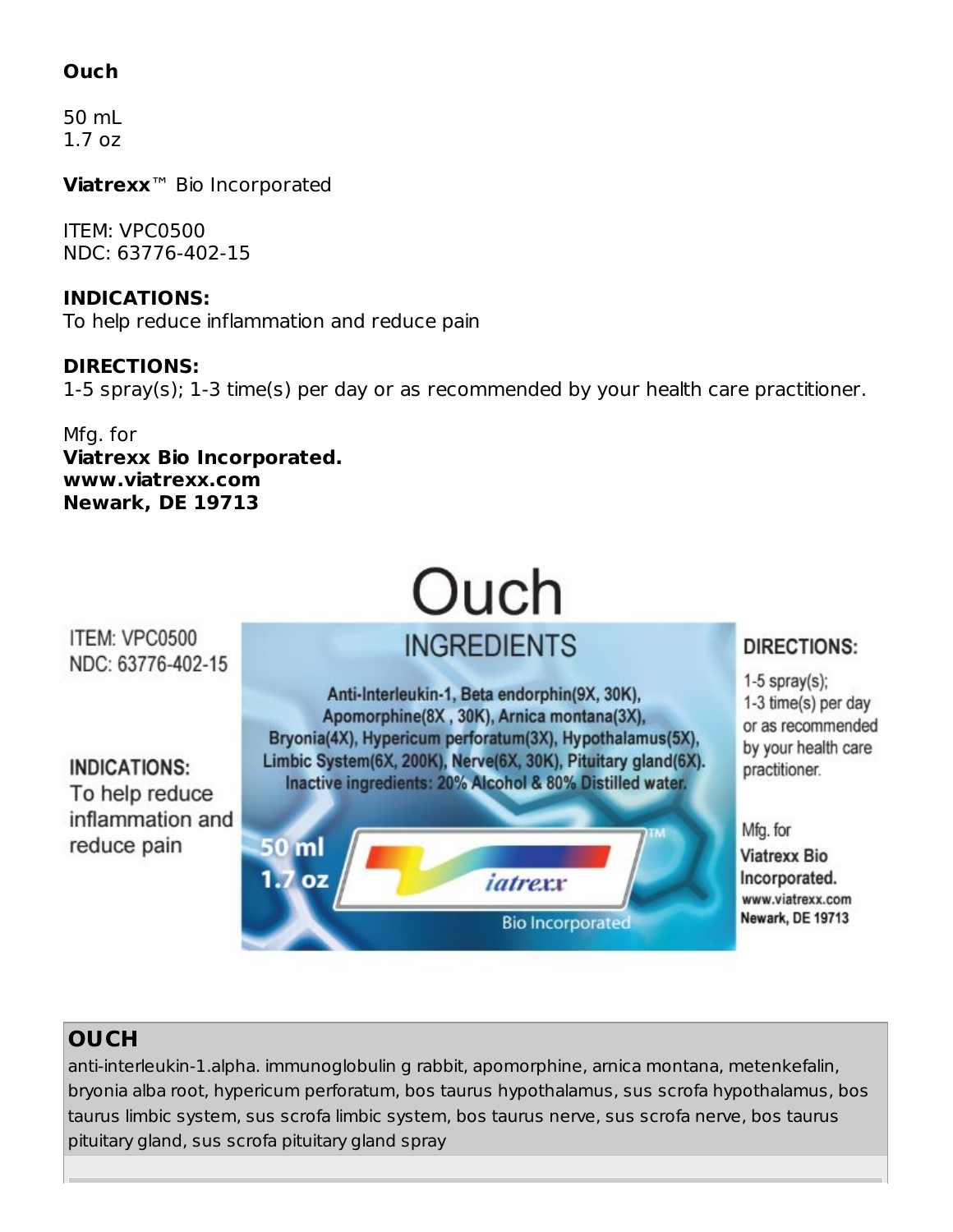| <b>Product Information</b>     |                |                           |               |
|--------------------------------|----------------|---------------------------|---------------|
| <b>Product Type</b>            | HUMAN OTC DRUG | <b>Item Code (Source)</b> | NDC:63776-402 |
| <b>Route of Administration</b> | ORAL           |                           |               |

| <b>Active Ingredient/Active Moiety</b>                                                                                                              |                                                                       |                                    |  |  |
|-----------------------------------------------------------------------------------------------------------------------------------------------------|-----------------------------------------------------------------------|------------------------------------|--|--|
| <b>Ingredient Name</b>                                                                                                                              | <b>Basis of Strength</b>                                              | <b>Strength</b>                    |  |  |
| ANTI-INTERLEUKIN-1.ALPHA. IMMUNOGLOBULIN G RABBIT (UNII:<br>ML4QRZ 1HCL) (ANTI-INTERLEUKIN-1.ALPHA. IMMUNOGLOBULIN G RABBIT -<br>UNII: ML4QRZ 1HCL) | ANTI-INTERLEUKIN-1.ALPHA.<br><b>IMMUNOGLOBULIN G</b><br><b>RABBIT</b> | 30 [kp_C]<br>in $1 \text{ mL}$     |  |  |
| APOMORPHINE (UNII: N21FAR7B4S) (APOMORPHINE - UNII:N21FAR7B4S)                                                                                      | <b>APOMORPHINE</b>                                                    | 30 [kp C]<br>in 1 mL               |  |  |
| <b>ARNICA MONTANA (UNII: O80TY208ZW) (ARNICA MONTANA -</b><br>UNII: O80TY208ZW)                                                                     | <b>ARNICA MONTANA</b>                                                 | $3$ [hp $X$ ]<br>in $1 mL$         |  |  |
| <b>METENKEFALIN</b> (UNII: 9 EZ9OD3AS) (METENKEFALIN - UNII:9 EZ9OD3AS)                                                                             | <b>METENKEFALIN</b>                                                   | 30 [kp C]<br>in 1 mL               |  |  |
| <b>BRYONIA ALBA ROOT (UNII: T7J046YI2B) (BRYONIA ALBA ROOT -</b><br>UNII:T7J046YI2B)                                                                | <b>BRYONIA ALBA ROOT</b>                                              | 4 [hp X]<br>in 1 mL                |  |  |
| <b>HYPERICUM PERFORATUM (UNII: XK4IUX8MNB) (HYPERICUM PERFORATUM -</b><br>UNII: XK4IUX8MNB)                                                         | <b>HYPERICUM PERFORATUM</b>                                           | $3$ [hp $X$ ]<br>in $1 \text{ mL}$ |  |  |
| <b>BOS TAURUS HYPOTHALAMUS (UNII: S6G2NLH4Y7) (BOS TAURUS</b><br>HYPOTHALAMUS - UNII:S6G2NLH4Y7)                                                    | <b>BOS TAURUS</b><br><b>HYPOTHALAMUS</b>                              | $5$ [hp $X$ ]<br>in 1 mL           |  |  |
| <b>SUS SCROFA HYPOTHALAMUS (UNII: N6R0856Z79) (SUS SCROFA</b><br>HYPOTHALAMUS - UNII:N6R0856Z79)                                                    | <b>SUS SCROFA</b><br><b>HYPOTHALAMUS</b>                              | 5 [hp X]<br>in 1 mL                |  |  |
| <b>BOS TAURUS LIMBIC SYSTEM (UNII: 28WH9KKYG) (BOS TAURUS LIMBIC</b><br>SYSTEM - UNII:28WH9KKYG)                                                    | <b>BOS TAURUS LIMBIC</b><br><b>SYSTEM</b>                             | 200 [kp C]<br>in 1 mL              |  |  |
| <b>SUS SCROFA LIMBIC SYSTEM (UNII: F7PEN4AZI7) (SUS SCROFA LIMBIC</b><br>SYSTEM - UNII:F7PEN4AZI7)                                                  | <b>SUS SCROFA LIMBIC</b><br><b>SYSTEM</b>                             | 200 [kp C]<br>in $1 mL$            |  |  |
| <b>BOS TAURUS NERVE (UNII: 28G2U3MQJK) (BOS TAURUS NERVE -</b><br>UNII:28G2U3MOIK)                                                                  | <b>BOS TAURUS NERVE</b>                                               | 30 [kp C]<br>in 1 mL               |  |  |
| SUS SCROFA NERVE (UNII: JXV5016ZHK) (SUS SCROFA NERVE -<br>UNII: JXV5016Z HK)                                                                       | <b>SUS SCROFA NERVE</b>                                               | 30 [kp C]<br>in 1 mL               |  |  |
| <b>BOS TAURUS PITUITARY GLAND (UNII: 7   M571419K) (BOS TAURUS PITUITARY</b><br>GLAND - UNII: 7JM57I419K)                                           | <b>BOS TAURUS PITUITARY</b><br><b>GLAND</b>                           | $6$ [hp $X$ ]<br>in $1 mL$         |  |  |
| <b>SUS SCROFA PITUITARY GLAND (UNII: E8S870660T) (SUS SCROFA</b><br>PITUITARY GLAND - UNII:E8S870660T)                                              | <b>SUS SCROFA PITUITARY</b><br><b>GLAND</b>                           | $6$ [hp $X$ ]<br>in 1 mL           |  |  |

# **Inactive Ingredients**

| Ingredient Name                   | Strength |
|-----------------------------------|----------|
| <b>WATER (UNII: 059QF0KO0R)</b>   |          |
| <b>ALCOHOL</b> (UNII: 3K9958V90M) |          |

# **Packaging**

| # | <b>Item Code</b>     | <b>Package Description</b>                                            | <b>Marketing Start</b><br><b>Date</b> | <b>Marketing End</b><br><b>Date</b> |
|---|----------------------|-----------------------------------------------------------------------|---------------------------------------|-------------------------------------|
|   | NDC:63776-<br>402-15 | 1 in 1 BOX                                                            | 03/26/2012                            |                                     |
|   |                      | 50 mL in 1 BOTTLE, SPRAY; Type 0: Not a<br><b>Combination Product</b> |                                       |                                     |
|   |                      |                                                                       |                                       |                                     |